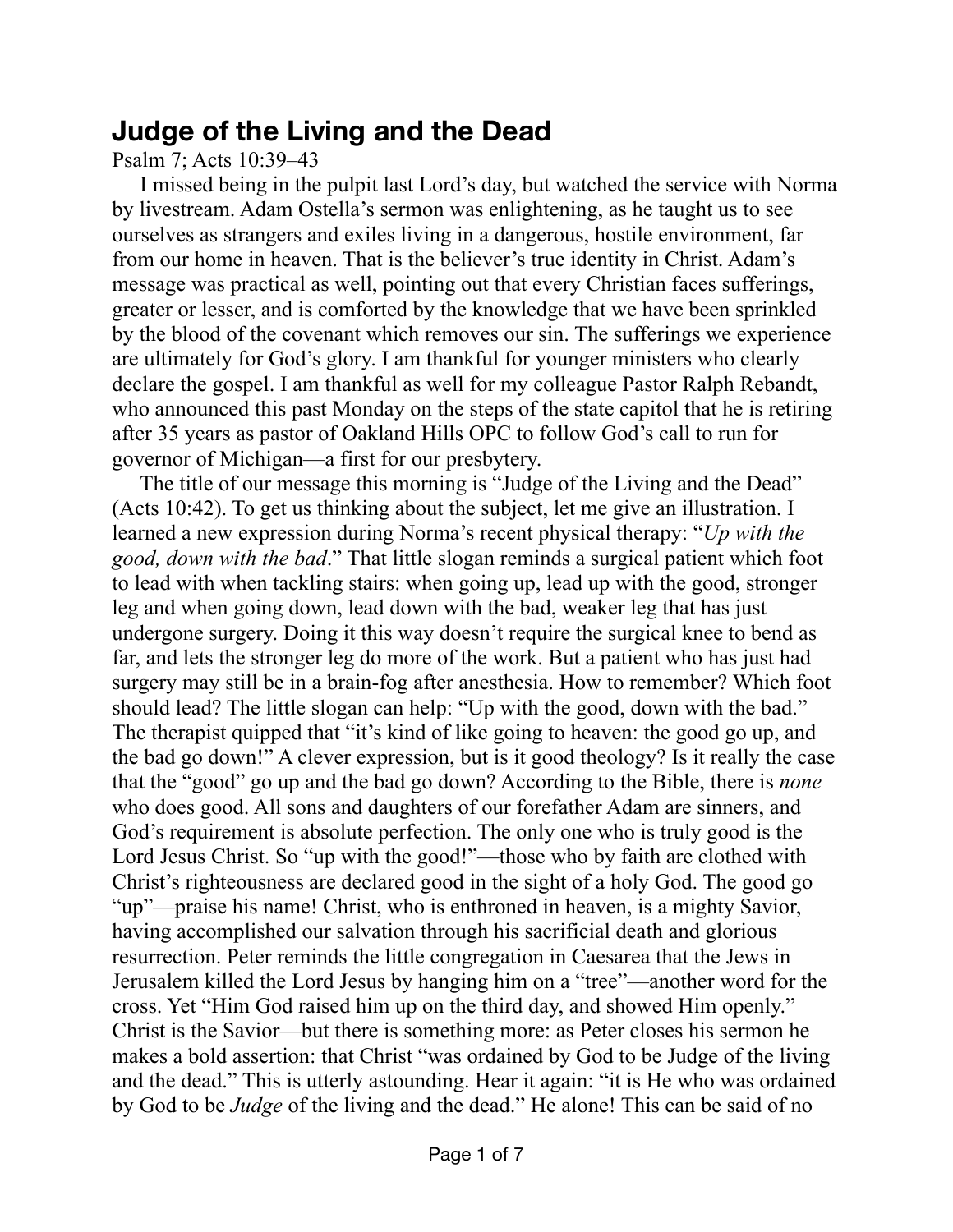other person—no other human being, no other political or religious leader. What is important is not what our family thinks, what our neighbors think, what society thinks; what is important is what *God* thinks. It is God before whom we will one day stand, and to whom we will give account. People know this intuitively and need to hear it authoritatively proclaimed in the preaching of the gospel. The Lord Jesus is in a class by himself. He is the Savior, but he is also the judge. Here is Peter, a dying man preaching to dying men. As Paul will later conform, "It is appointed unto men once to *die*, but *after this the judgment*" (Heb. 9:27). This is a truth that all men know intuitively in their hearts, but that man needs to be regularly confronted with. We are mortal. We will all die. And after that, we will all face divine judgment. We will all stand before God's judgment throne and give account for what we have done in the body. Peter's point was that Jesus Christ is this judge. He was ordained by God to be *judge* of the living and the dead. Consider with me three important truths in our text, first,

## **1. A bold claim**

We have previously observed that Peter had a singular message—Christ. Here he is, the man who denied Christ three times during his time of greatest need, the night before his crucifixion, the man who could not stand up for his Lord and Savior, even before a lowly servant girl; the man who forsook his Lord and fled, as he was being nailed to a cruel cross. But after the resurrection, transformed by the Holy Spirit, Peter was a changed man. His timidity was gone. Peter went everywhere, preaching the word. He had a singular message: Christ. Here, before Cornelius and his invited guests, Peter declares the death of Christ: the Jews in Jerusalem killed the Messiah, the anointed one, the innocent Son of God, by hanging him on a tree—that is, on planks of wood made into a cross. The gospels tell us that his body was buried and rested in the grave for three days. The disciples on the road to Emmaus were downcast and despondent that their Lord, the one on whom they had placed all their hopes that it was he who was to have redeemed Israel, had instead been condemned to death, and crucified—hanged on a rough wooden plank to suffocate and die. Yet that was not the end—no, not at all; God the Father made sure of that. Peter declared that "Him God raised up on the third day, and showed Him openly." The Father would not leave his soul in hell; he would not suffer his holy One to see corruption[.](#page-1-0)<sup>[1](#page-1-0)</sup> Jesus rose from the dead; death could not hold him. The resurrection of Christ is an integral component of the gospel; without it we are of all men most miserable. A dead Savior is a powerless Savior. But Christ is not dead! He is risen as he said, he is risen indeed.

<span id="page-1-1"></span>Now Peter could have left it at that, but he did not. Peter goes on to declare that the risen Christ "commanded us to preach to the people, and to testify that it is He

<span id="page-1-0"></span>[<sup>1</sup>](#page-1-1) Ps. 16:10, Acts 2:27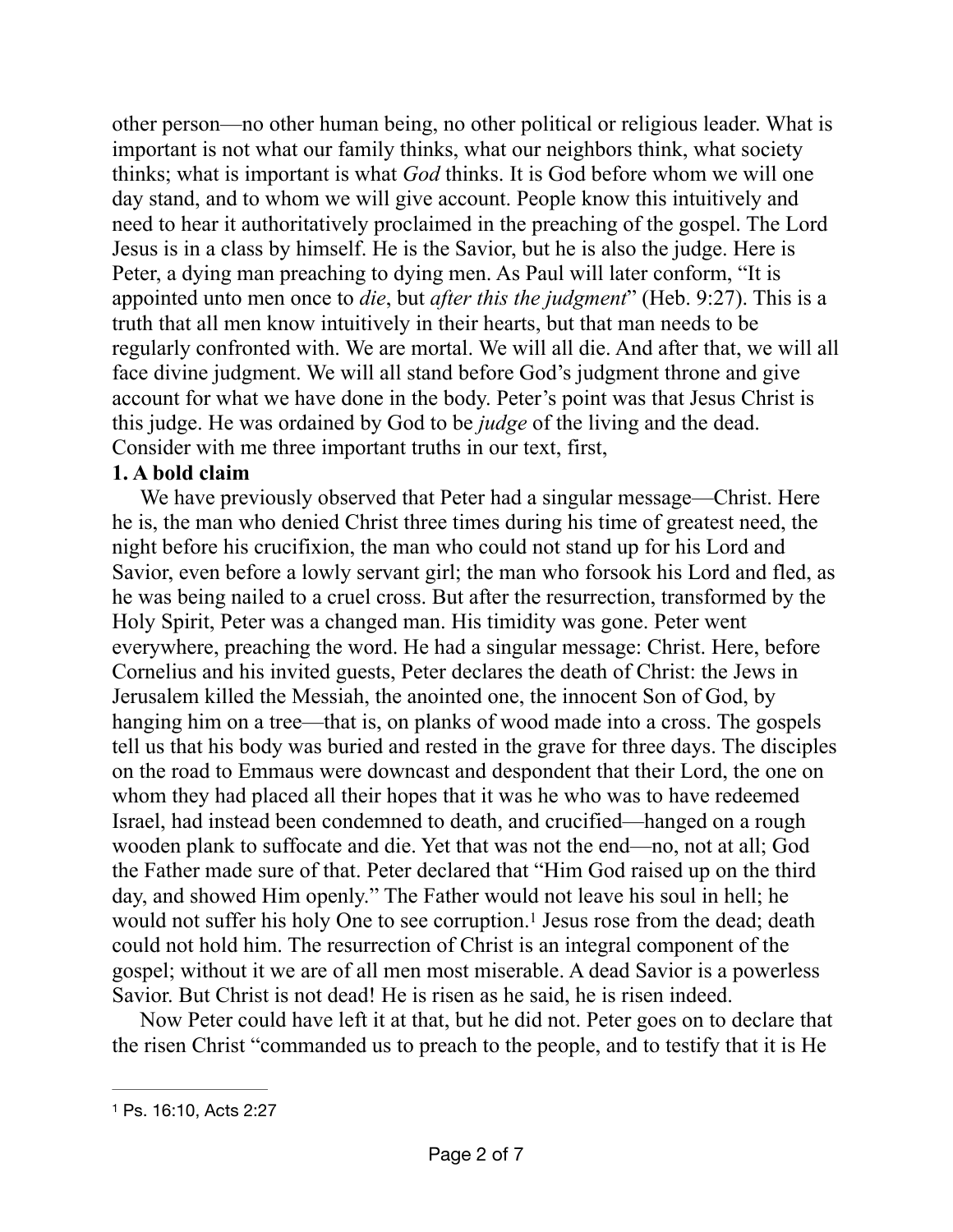who was ordained by God to be Judge of the living and the dead." These words are stunning in their audacity. Peter made a bold claim. He was not exaggerating. Here is Jesus, the mighty Savior, the one who died, the one who rose again. But that is not the end of the story. Christ, having proved his divine power by his resurrection, commanded his apostles to preach to all people everywhere that he is the one who was ordained by God "to be judge of the living and the dead." Peter, an eyewitness of the resurrection, now asserts that the Lord Jesus is *judge*, the one who will judge his people, but not only his people—followers of Christ—but *all* men, "the living and the dead."

<span id="page-2-1"></span>"The living and the dead" is a figure of speech expressing a single idea by the use of two independent words connected by *and*.<sup>[2](#page-2-0)</sup> When God instructs human judges not to respect persons in judgment, but to hear "the small as well as the great" (Deut. 1:17) he means to treat all people with equity and fairness, not just the small and great, but everybody in between—everyone. "The small as well as the great" is a figure of speech meaning *every person* who might come before a human judge.

Similarly, when Peter declares that Christ will judge "the living and the dead," he means that *all* persons—all men and women everywhere—will stand before Christ when he sits as judge at the last day: the living (those who are still alive at his return) and the dead (those who have died and either gone to be with the Lord, or who have lifted up their eyes in Hades, being in torments, Luke 16:23). Paul explains: "For the Lord himself shall descend from heaven with a shout, with the voice of the archangel, and with the trump of God: and the dead in Christ shall rise first: then we which are alive and remain shall be caught up together with them in the clouds, to meet the Lord in the air: and so shall we ever be with the Lord" (1 Thess. 4:16–17). The dead in Christ will rise first, then those who are still alive at the final day will be caught up together with them in the clouds, to meet the Lord in the air. And when Christ sits as judge, he will judge both "the living and the dead."

So here was a bold claim: *this man*, Jesus Christ, will sit as judge over all men, the living and the dead, at the last day. What is said of Christ could be said of no one else in all the universe: "it is He who was ordained by God to be *Judge* of the living and the dead." Christ alone is judge of all; he is utterly unique, a figure without parallel in human history.

There is no record of any of the apostles questioning Jesus on this point, saying to him, "Now, Lord, we know that you rose from the dead, but are you *really* the one who is going to sit as judge over all men at the last day?" The fact that this man rose from the dead, just as he had said he would, abundantly *proves* that he

<span id="page-2-0"></span>The figure of speech is called *hendiadys*, from the Greek words meaning *one through two*. [2](#page-2-1)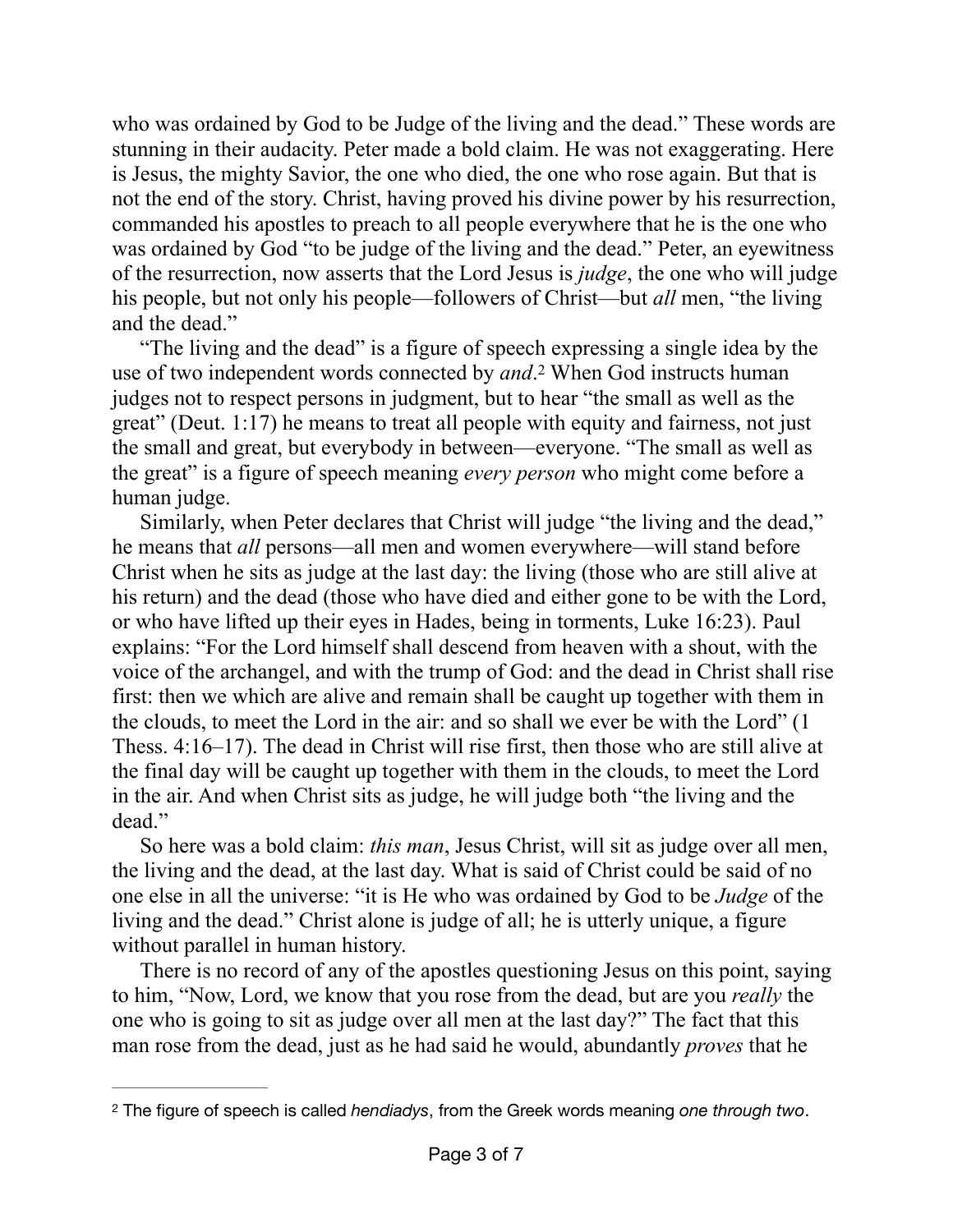will be judge over all the earth at the last day. The Bible gives this principle: "Whoso sheddeth man's blood, *by man* shall his blood be shed" (Gen. 9:6). When there is a murder, it is appropriate that the guilty be brought to justice and convicted of the crime in a human court of law, to be judged by a human judge qualified to hear and decide he case. So at the final judgment it is appropriate that all men stand before him who is a *man*—the God-man, our Savior and King, Jesus the Christ. Jesus proved his divinity by rising from the dead. He is the Son of the Father and child of Mary, God in human flesh. It is appropriate that to him be committed the final disposition of every son and daughter of Adam. We shall all be gathered before him to hear his final sentence at the last day, when he sits as judge over all men, living and dead. No man knows when that will be—it could be soon, or it could be in the distant future. Some of us, like my sister's father-in-law, who went to heaven this past Friday, will have already gone to glory. Others might still be alive when Jesus returns. But though this is a bold claim, it is the teaching of Scripture: *all* persons—Christian and non-Christian—will stand before the Lord of glory and give account for the things done in the body, whether good or evil. *All* persons everywhere and from every place will stand before our exalted Lord Jesus Christ. Are you ready? Have you repented of your sin and looked in faith to the only sin-bearer, Jesus, the Lamb of God? Are you living out your faith, serving Christ with all that is in you, forsaking the world, resisting the devil, putting to death your sinful deeds and desires, and leading a godly life? Oh, how terrible it will be to face our awesome Judge while living in a state of rebellion against his holy law!

Here, then, is a bold claim, but one that is substantiated by the glorious resurrection of our Lord Jesus Christ—a miracle without parallel in human history. Jesus Christ is the judge of all. Secondly,

## **2. A singular role**

Peter declares that the risen Christ had commanded the apostles "to preach to the people, and to testify that it is He who was ordained by God to be Judge of the living and the dead." The word translated "preach" means to declare with authority as a herald of the King. Here Peter stands in the courtyard of the Roman soldier Cornelius as a chosen herald forcefully declaring the kingdom and majesty of the Lord Jesus, who rose from the grave for the purpose of judging the world. As a Roman, Cornelius had heard all about the Roman gods and goddesses: Jupiter, Juno, Neptune, Minerva, Mars, Venus, Apollo, Diana, Vulcan, Mercury. But they all of them—are figments of the human imagination. They are not real. None of them will sit as judge. So it is today. Your peers will not be the judge. Your friends and neighbors will not be the judge. So-called "community standards" will not be the judge. The Supreme Court sitting in Washington will not be the judge. The Politburo will not be the judge. The Sanhedrin will not be the judge. The Knesset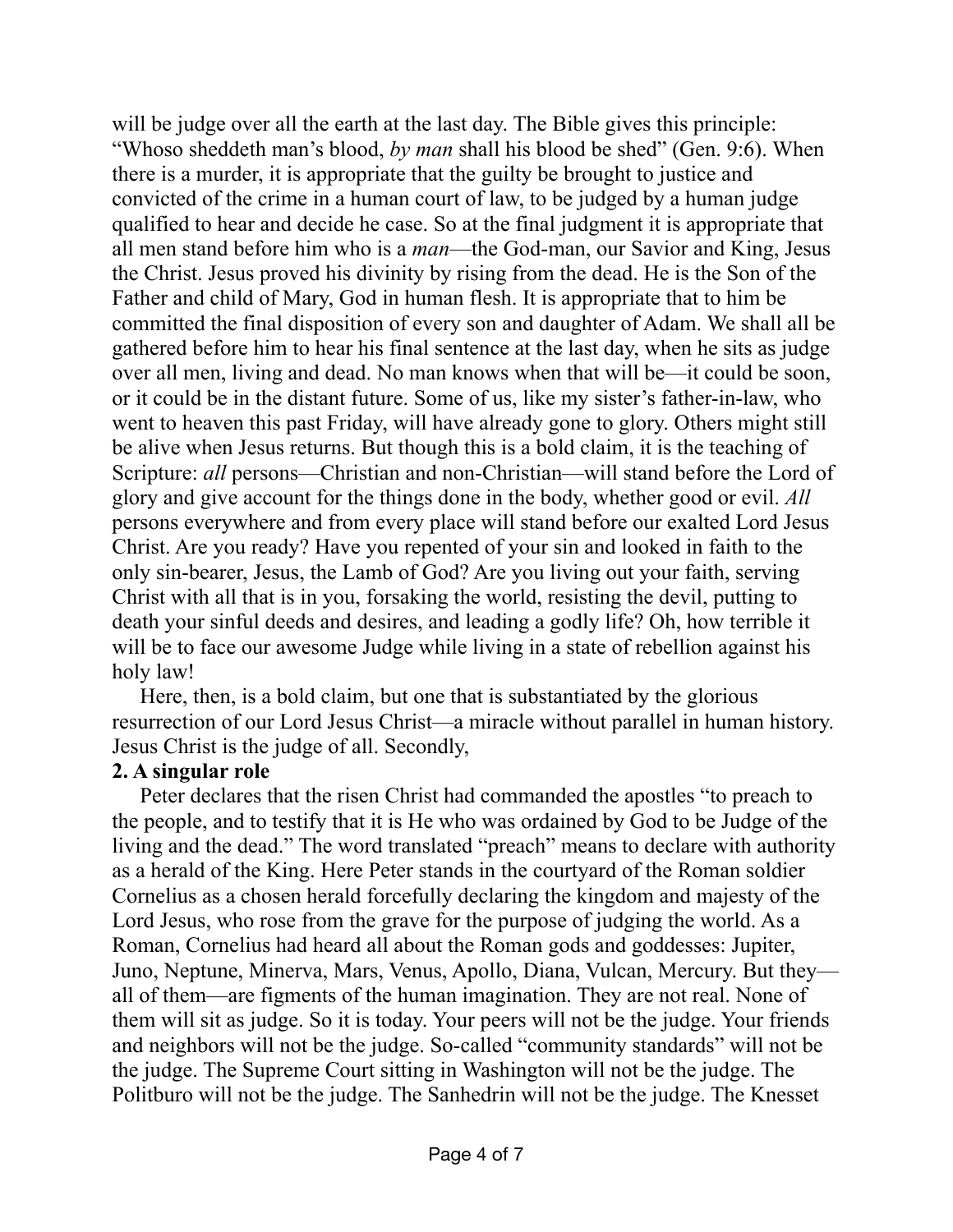will not be the judge. The arbiters of Sharia law will not be the judge. The liberal churches that tell us to take pride in ourselves and just be ourselves and *be* the church—whatever we choose to be—will not be the judge. He who gave his life as a ransom for many and rose again the third day according to the Scriptures will alone be the judge at the final day. His is a singular role, a singular office occupied by a singular person. And though the church will reign with him, sitting "on twelve thrones, judging the twelve tribes of Israel" (Matt. 19:28), the Lord Jesus Christ alone will be the supreme judge; his law will be the perfect standard; all judgment will be committed to him. Jesus Christ alone will be the chief justice in that day.

<span id="page-4-2"></span>This is a truth recognized by the church in all ages. The Apostles' Creed declares, "He ascended into heaven, and sits at the right hand of God the Father Almighty;from there he shall come to *judge* the living and the dead."<sup>[3](#page-4-0)</sup> Likewise, the Nicene Creed: "[He] ascended into heaven, and sits on the right hand of the Father; and he shall come again, with glory, to *judge* the living and the dead; whose kingdom shall have no end."<sup>[4](#page-4-1)</sup> Christians have many different opinions about many minor matters, but we all agree on one thing: Christ is the judge of the living and the dead. His is a singular role, and he alone fills it. Thirdly, he is

## <span id="page-4-3"></span>**3. A divine Messiah**

The fact that Jesus is declared to be the judge at the final day proves that he is divine. Hear again some of the words from our Old Testament text, Psalm 7:8: "The LORD shall judge the peoples; judge me, O LORD, according to my righteousness, and according to my integrity within me." Twice it is declared that it is "the LORD"—all capitals, indicating that the original has יהוה, Yahweh, the personal name of the God of heaven. Make no mistake: it is Yahweh who will judge all the peoples of the world. It is Yahweh who will judge David, his saint. The fact that Jesus is declared to be the one who was ordained by God the Father to be the judge of the living and the dead proves that Jesus is Yahweh. If it were not true, than to state it would be to take the name of Yahweh in vain—to abuse and dishonor the holy name of God Almighty. But since it is true, it is good and right to declare indeed that it is Yahweh who will judge the peoples. As Jesus revealed in John 5:22, "The Father judgeth no man, but hath committed all judgment unto the Son." The Son is the eternal Son, the second Person of the Holy Trinity, who was with the Father in eternity past, equal with the Father; to whom the Father gave a people and with whom the Father made an eternal covenant to save them to the uttermost; who came to this earth and was born of the Virgin Mary. So it is Christ, the God-man, who will sit as judge at the final day, declaring the final destiny of

<span id="page-4-0"></span>[<sup>3</sup>](#page-4-2) *Trinity Psalter Hymnal*, p. 851

<span id="page-4-1"></span>[<sup>4</sup>](#page-4-3) *Trinity Psalter Hymnal*, p. 852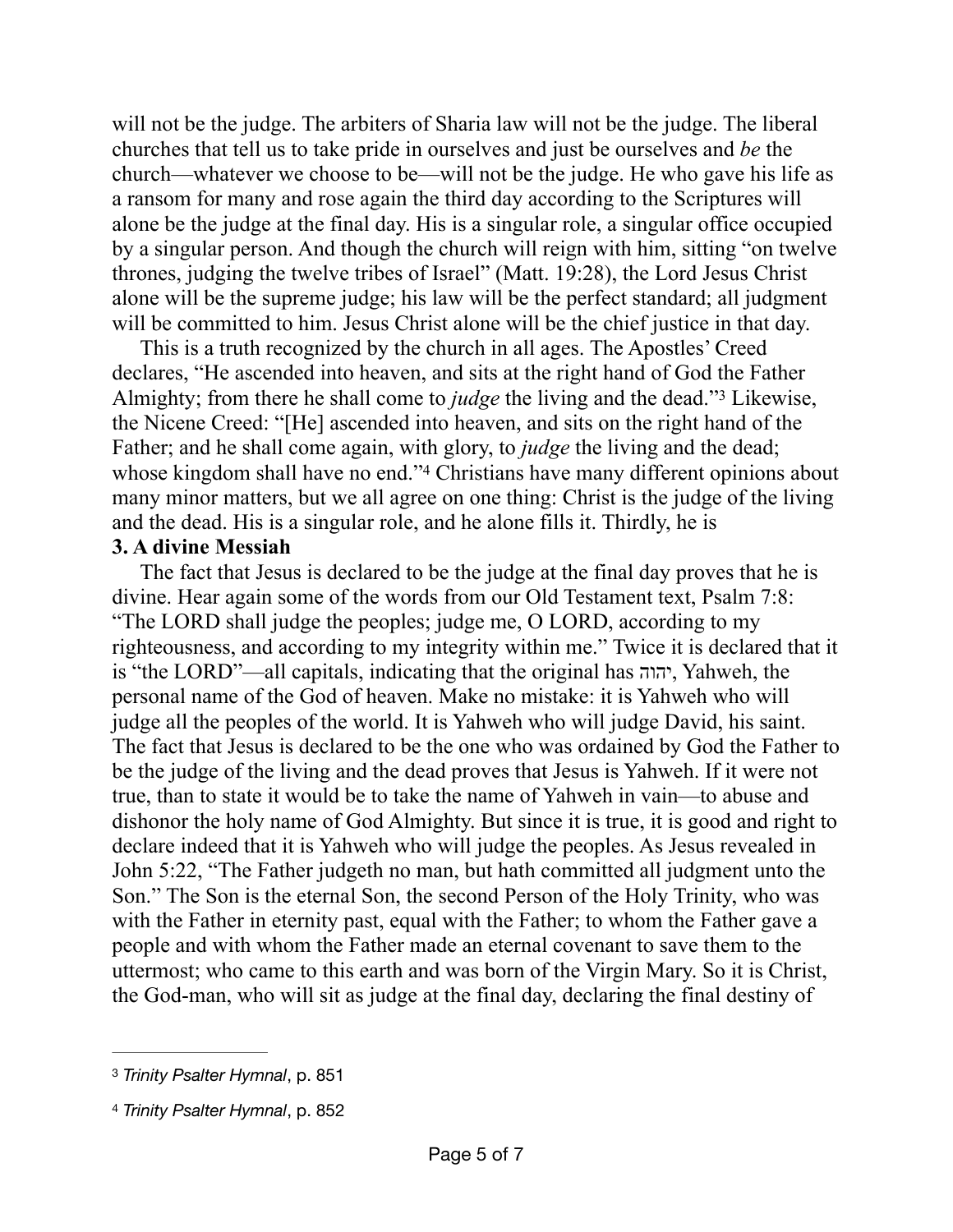every son and daughter of Adam. Yahweh will judge the peoples; the Lord Jesus will judge the peoples; therefore, the Lord Jesus is Yahweh, a divine Messiah.

The Psalmist continues, "Oh, let the wickedness of the wicked come to an end, but establish the just; for the righteous *God* tests the hearts and minds. My defense is of God, who saves the upright in heart. *God* is a just judge, and God is angry with the wicked every day. If he does not turn back, He will sharpen His sword; He bends His bow and makes it ready. He also prepares for Himself instruments of death; He makes His arrows into fiery shafts."

Again, the Psalmist declares that it is *God* who tests the hearts and minds, *God* is a just judge. The Lord Jesus Christ is that God! What is his attitude toward sinful men? Those who believe in the Lord, whose faith is counted for righteousness, can take comfort in the Psalmist's words, "My defense is of God, who saves the upright in heart." On the other hand, those who refuse to submit to him and come to him will find that he is a just judge, "angry with the wicked every day." If the wicked does not repent of his sin and flee to Christ, that just Judge "will sharpen His sword; He bends His bow and makes it ready. He also prepares for Himself instruments of death; He makes His arrows into fiery shafts." It is a fearful thing to fall into the hands of the living God!<sup>[5](#page-5-0)</sup>

<span id="page-5-1"></span>In our *Trinity Psalter Hymnal* there is a lovely musical setting of Psalm 7 which we will sing after the sermon: "The LORD will judge the peoples of the world. Judge me according to my rightness, LORD, but let the evil of the wicked end, and be the righteous one's secure defense. You test all minds and hearts, O righteous God! … A righteous judge, God judges righteously; the wrath of God is burning every day."

What is God's attitude toward you? Are you a penitent, grieving over your sins, looking to Christ to save you? Then know that your defense is of God. He will save you! When you stand before him at the final day, clothed in the perfect righteousness of Christ, the Savior will say to the Father, "Father, this is one of my own. This is one whom you gave to me before the foundation of the world. I gave my life for him. I sent my Spirit to regenerate his heart and give him faith. I saved him by my own precious blood. I kept him from the evil one. I brought him to glory. Though a sinner, he is credited with my perfect righteousness. I have said to him, 'Come, you blessed of my Father, enter into the joy of your Lord.'"

But if you die in your sins, you will have no mediator at that final day. You will die without Christ, without God. Your destiny will be the lake of fire.

Many sermons have been preached on the love of God—and what a wonderful love it is! It is altogether proper to preach on God's love. It is not as popular to preach on God's judgment, but that is a scriptural theme as well. A proper

<span id="page-5-0"></span>[<sup>5</sup>](#page-5-1) Heb. 10:31